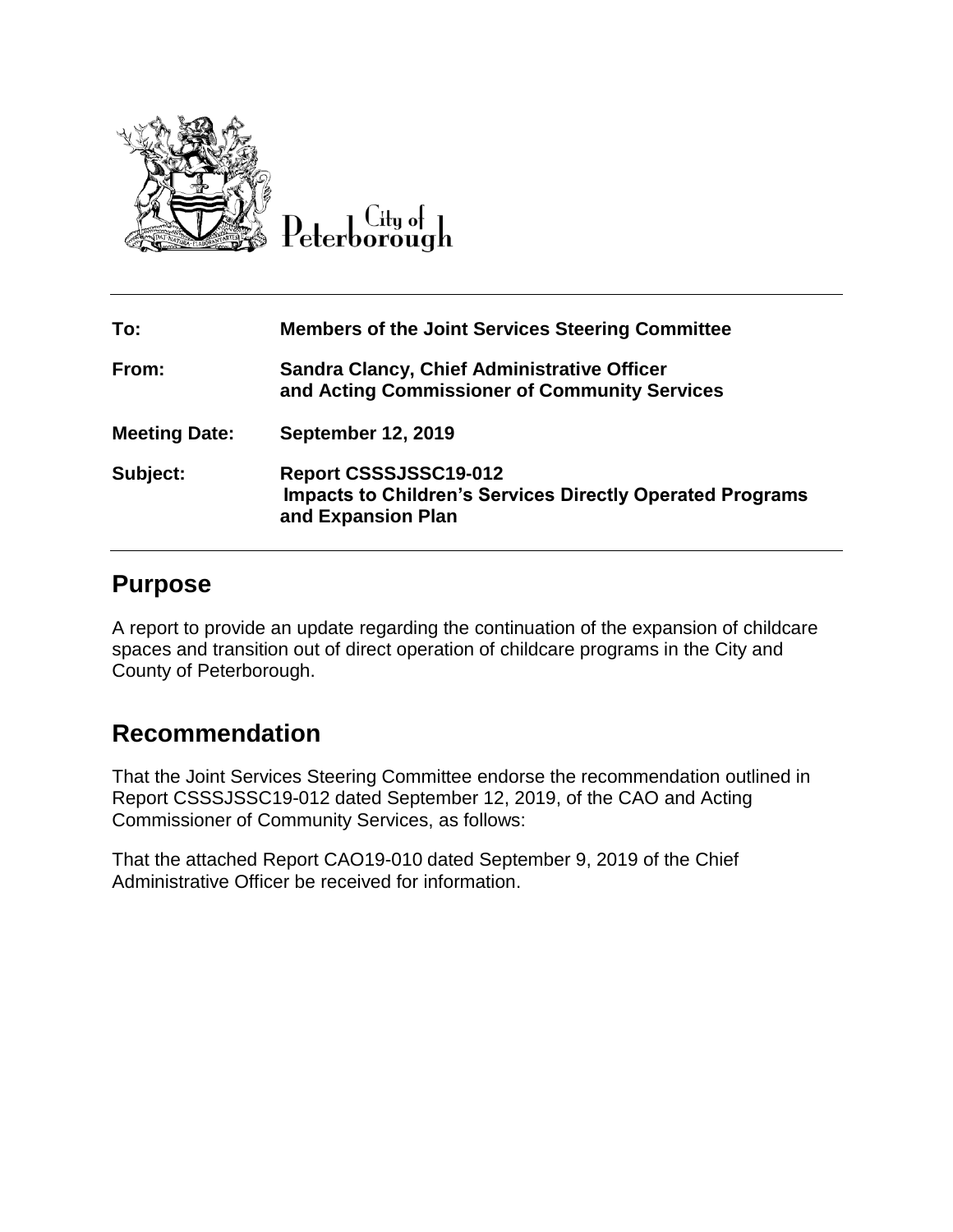## **Budget and Financial Implications**

The detailed Budget and Financial implications are provided in the attached report.

Based on the projected child care licensed spaces, the municipal breakdown is cost shared City/County 70/30 in 2019 and 69/31 in 2020. The proposed increase in the 2020 Budget over 2019, which includes funding for the Expansion Plan and running the directly operated programs until June 26, 2020, is \$107,145 for the City and \$74,172 for the County. Without the transition out of directly operated spaces, the increases would be \$304,128 and \$162,671 accordingly. For the 2021 budget, the cost of the Directly Operated Child Care will be zero, or a decrease of \$285,481, split \$196,982 for the City and \$88,499 for the County.

## **Background**

The attached Report CAO19-010 was discussed by members of the General Committee at the City of Peterborough on September 9, 2019 and will be going to City Council for final approval on September 23, 2019.

As detailed in General Committee Report CSSSJSSC19-004, funding and service impacts to Children's Services from the Provincial Budget of June 10, 2019 were proposed to increase the local municipal share of certain programs.

As the Service Manager, it is the City's responsibility to consider the long-term sustainability of child care and early years programs in our community. All decisions must take into consideration the impact to the entire system, while continuing to deliver quality programs, value for money and minimal disruption to families and child care operators in the system.

For the Expansion Plan for Children's Services to continue, a 20% municipal share is necessary. In addition, municipalities are expected to pay a greater share of the administration. The City has been in the business of Directly Operated Programs for 50 years but 90% of the spaces are delivered by third-party organizations. Other municipalities have also divested themselves of directly operated programs over the years. If the recommendations are approved, the City would close the directly operated programs on June 26, 2020.

Submitted by,